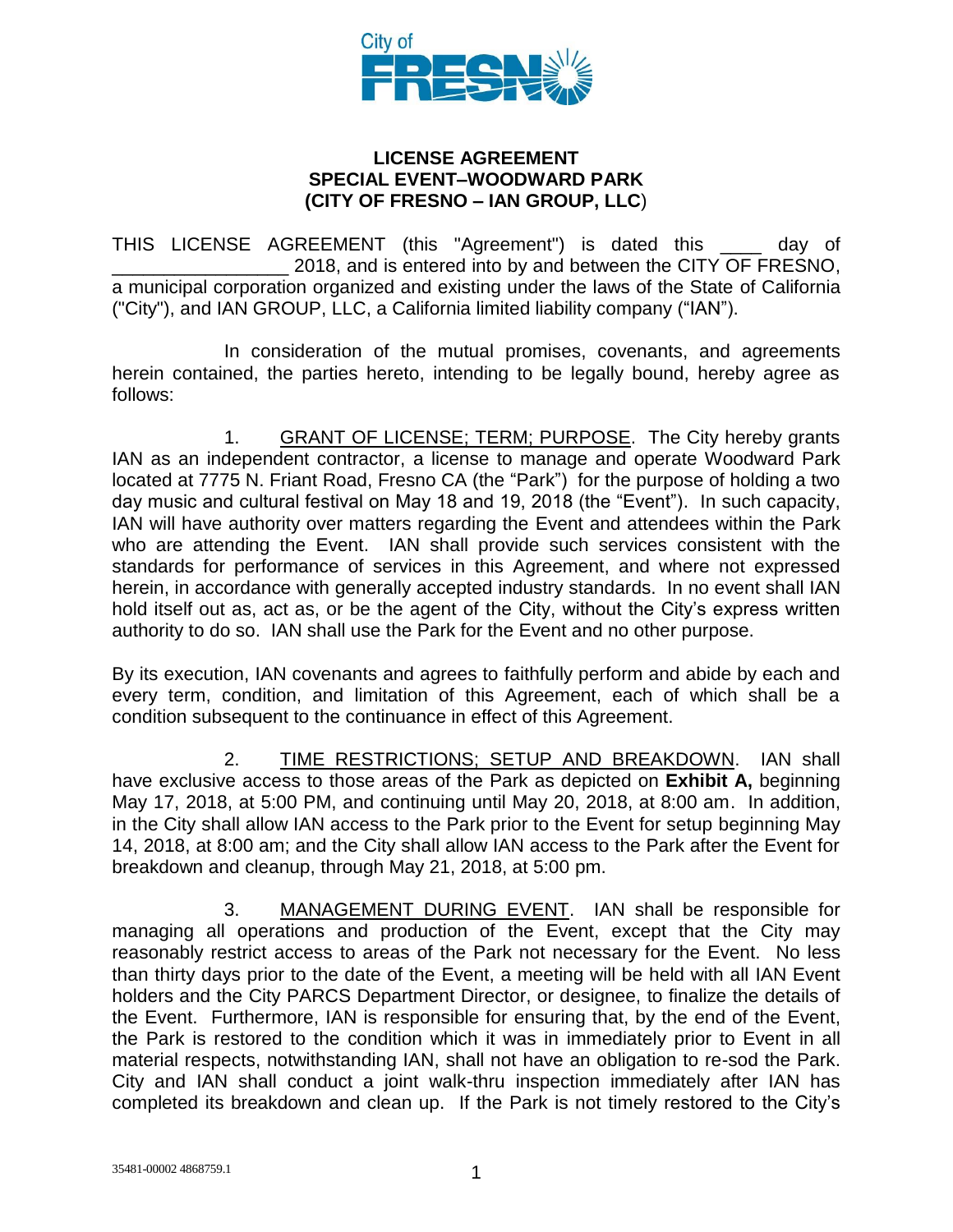

reasonable satisfaction, the City shall use its resources to restore the Park to its prior condition and will bill IAN for labor and material costs accrued restoring the park to its condition prior to the Event.

4. OPTION FOR UPCOMING EVENT. If the City in its sole discretion is satisfied with IAN's performance of this Agreement and the community reaction to the Event, the City may offer IAN the option to host another event on substantially similar terms to those of this Agreement. The City Manager shall be given the discretion to determine the City's satisfaction with the Event and shall be given sole authority to negotiate the terms and enter into an agreement for a possible additional event in the calendar years 2018-2019 on the City's behalf.

5. FEES AND COSTS. In consideration of said use, IAN will pay the City a reservation fee of \$100,000 for the two day event, no later than 30 days before the Event ("Reservation Fee"). In addition, IAN will pay the City a \$1,000 cleaning/security deposit fee ("Deposit"), no later than 60 days before the Event. The Deposit is up to 80% refundable dependent on the condition of the facility after completion of the Event. IAN will be responsible for operating the Park entrance off of Friant Road and the east Park entrance booth off of Audubon Road and may charge entry fees. IAN shall negotiated directly with SP Plus Corporation, a Delaware corporation to enter into a contract for the charging of entry fees which contract shall not interfere with any City contract with SP Plus Corporation. IAN will not be authorized to charge Park entrance fees to attendees entering the park as pedestrians or on bicycles, but may utilize reasonable means to charge attendees for access to the Event, except as otherwise provided in this Agreement. All City of Fresno employees and City vehicles will be granted entry into any location in the Park as is consistent with normal Park operations. The City may also allow public access to portions of the Park not being used for the Event, as depicted in the attached **Exhibit A**.

There will be no Vendor Fees charged by the City for IAN vendors.

6. SECURITY COSTS. IAN will be required to supply all required security officers deemed necessary by the Fresno Police Department, as well as other logistical support (e.g., traffic control, other public safety services) as required by the City.

## 7. COMPLIANCE WITH LAWS, REGULATIONS, ETC.

A. IAN shall comply with all terms of any applicable Conditional Use Permit ("CUP"), laws, liquor licenses, City Ordinances, and written City policies in effect at the time of the Event. IAN shall be granted a permit for exception from the City's standard noise ordinance (Fresno Municipal Code 10-110) to allow the Event to operate until 12:00 a.m. each day rather than 10:00 p.m. The City shall support the issuance of such permit provided that the Fresno Police Department approves in its reasonable discretion.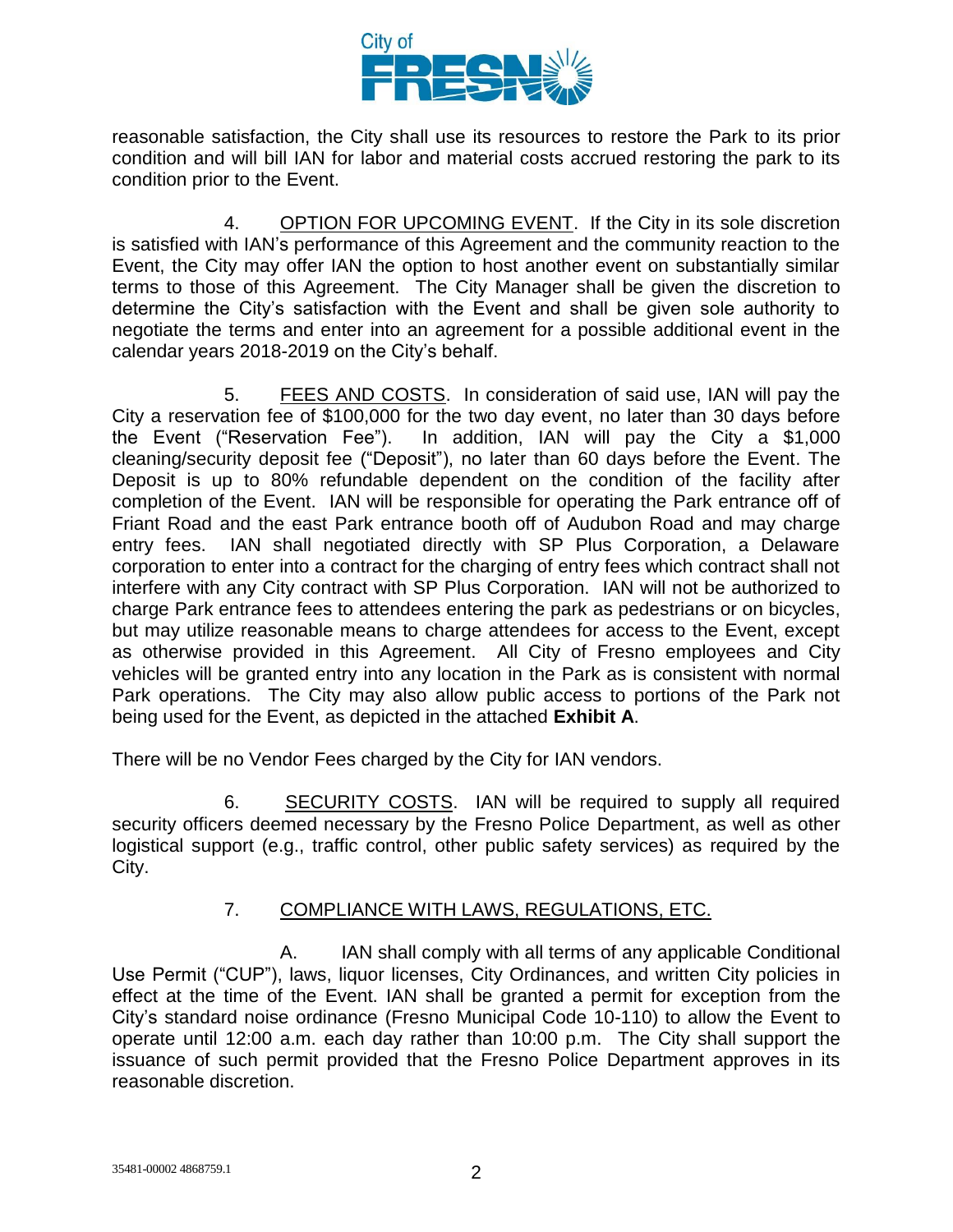

B. Notwithstanding anything to the contrary in this Agreement, IAN shall ensure that all amplified sound ceases at 11:30 p.m. on each day of the Event, as reasonably determined by an on-site designee of the City utilizing an atomic clock device and a major carrier cellular phone. IAN acknowledges that the City would not have approved this Agreement without strict compliance with such amplified noise cutoff provision and that any breach of this provision would likely result in damages to the City that are difficult to ascertain as of the date of execution of this Agreement but that would escalate rapidly as the period of breach continued. Such damages would include, but not be limited to, financial damages resulting from the inability to host future events at the Park due to citizen complaints, and costs associated with emergency response to citizen noise complaints and other related compliance costs not covered by IAN in this Agreement. Accordingly, IAN agrees to the following schedule of liquidated damages for breach of this provision, which shall serve as a reasonable estimate of the damages the City would sustain in the event of a breach and not as a penalty:

- i. \$1,000.00 for each minute or fraction thereof in breach from 11:30 p.m. to 11:40 p.m.
- ii. \$10,000.00 for each minute or fraction thereof in breach from 11:40 p.m. to 12:00 a.m.
- iii. \$100,000.00 for each minute or fraction thereof in breach after 12:00 a.m.

IAN further agrees that it shall make payment of any liquidated damages incurred within 5 business days of any breach of this provision.

IAN IAN Atty for IAN

8. CONDITIONS PRECEDENT. As conditions precedent to the effectiveness of this Agreement, IAN shall satisfy the following conditions to the City's satisfaction:

- A) Payment of the Deposit no later than 60 days before the Event;
- B) Payment of the Reservation Fee no later than 30 days before the Event;
- C) Securing of all necessary security personnel (private security and/or contract police officers) as determined by the Fresno Police Department, no later than 14 days prior to the Event;
- D) Obtaining all necessary County Health Department permits and liquor licenses, no later than 14 days prior to the Event;
- E) Obtaining all necessary tent, stage or structure permits to be issued by the Fire Department, no later than 14 days prior to the Event;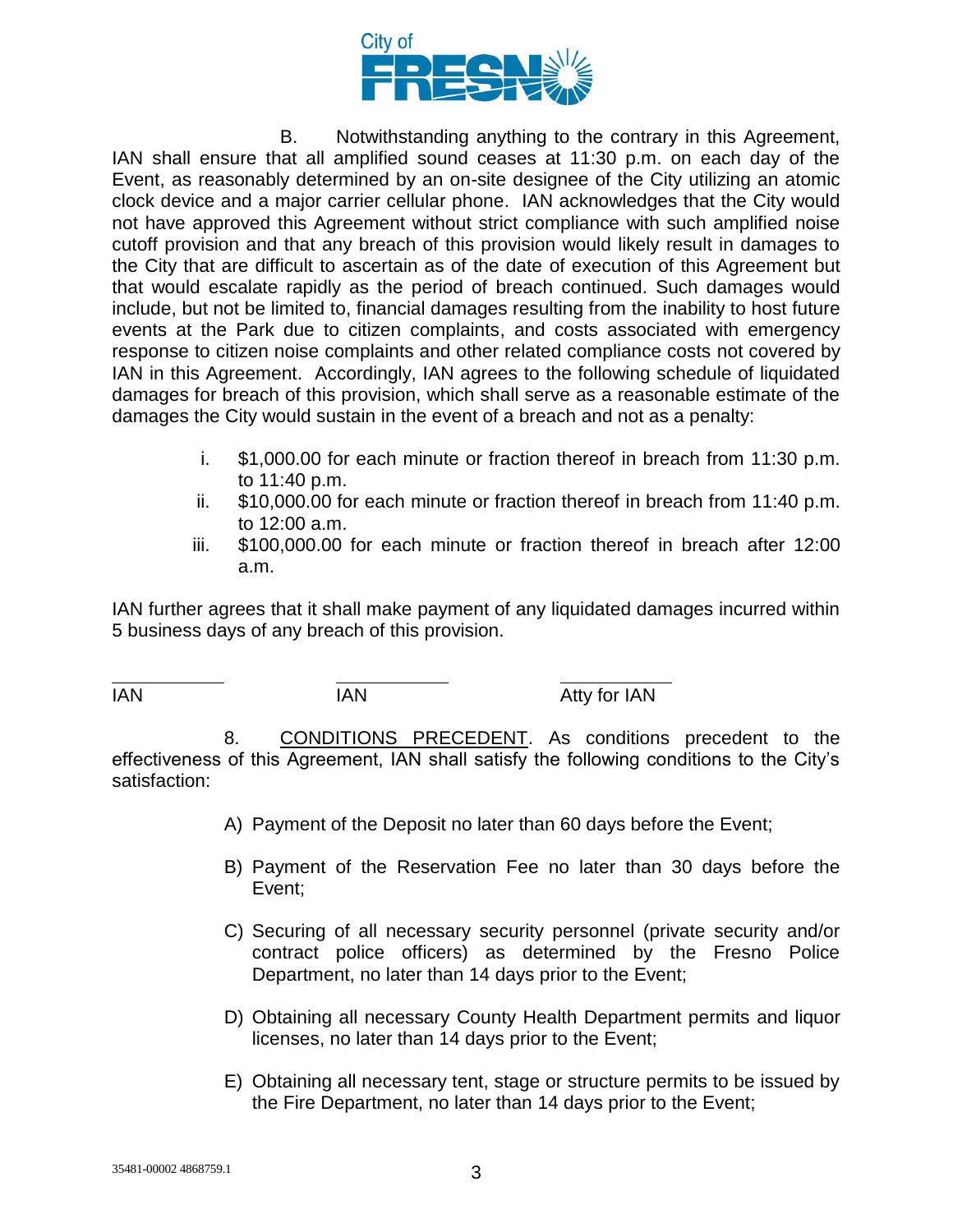

F) Obtaining all insurance and applicable endorsements discussed herein, and having same approved by the City, no later than 60 days prior to the Event, unless otherwise provided below; and

9. INDEMNIFICATION. To the furthest extent allowed by law, IAN shall indemnify, hold harmless and defend the City and each of its officers, officials, employees, agents and volunteers from any and all loss, liability, fines, penalties, forfeitures, costs and damages (whether in contract, tort or strict liability, including but not limited to personal injury, death at any time and property damage) incurred by City, IAN or any other person, and from any and all claims, demands and actions in law or equity (including attorney's fees and litigation expenses), arising or alleged to have arisen directly or indirectly out of the performance of this Agreement. IAN GROUP, LLC's obligations under the preceding sentence shall apply regardless of whether City of any of its officers, officials, employees, agents or volunteers are negligent, but shall not apply to any loss, liability, fines, penalties, forfeitures, costs or damages caused solely by the gross negligence, or caused by the willful misconduct of the City or any of its officers, officials, employees, agents or volunteers.

If IAN should subcontract all or any portion of the work to be performed under this Agreement, including, but not limited to, the operations and productions of Event, IAN shall require each subcontractor to indemnify, hold harmless and defend City and each of its officers, officials, employees, agents and authorized volunteers in accordance with the terms of the preceding paragraph.

This section shall survive termination or expiration of this Agreement.

10. INSURANCE. In consideration for the issuance of a permit or license for use of the Park, IAN shall pay for and maintain in full force and effect all policies of insurance required herein with an insurance company(ies) either (i) admitted by the California Insurance Commissioner to do business in the State of California and rated not less than "A-VII" in Best's Insurance Rating Guide, or (ii) authorized by City's Risk Manager or designee at any time in his/her sole discretion. The following policies of insurance are required and shall maintain limits of liability of not less than those amounts stated below, however, the insurance limits available to the City of Fresno, its officers, officials, employees, agents and volunteers as additional insureds, shall be the greater of the minimum limits specified herein or the full limit of any insurance proceeds available to the named insured.

(i) **COMMERCIAL GENERAL LIABILITY** insurance which shall be at least as broad as the most current version of Insurance Services Office (ISO) Commercial General Liability Coverage Form CG 00 01 providing liability coverage arising out of your business operations. **Example of acceptable endorsements would be CG 20 12 04 13 or CG 20 26 04 13 along with CG 20 01 04 13.** The Commercial General policy shall be written on an occurrence form and shall provide coverage for *"bodily injury", "property*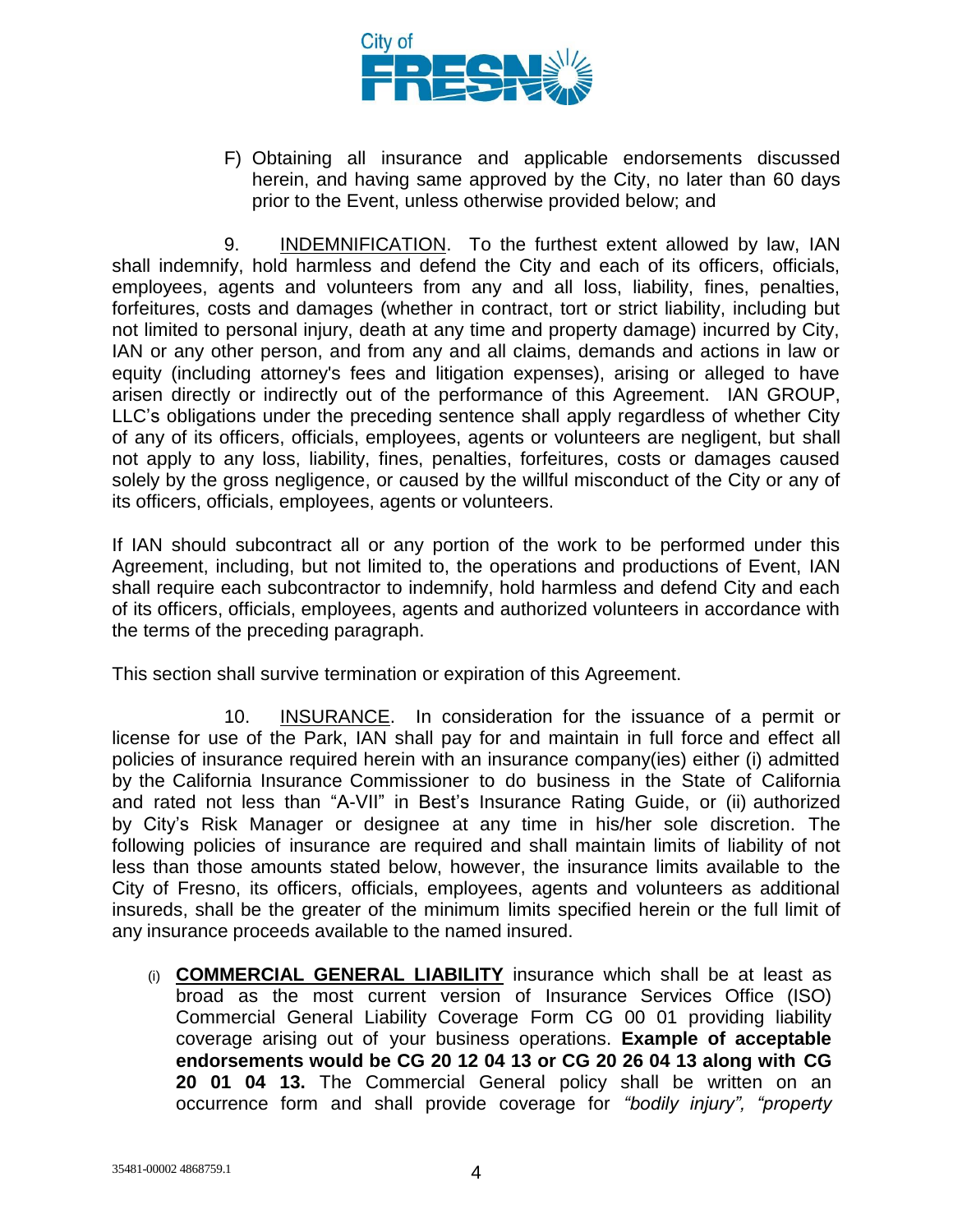

*damage" and "personal and advertising injury" with coverage for premises and operations (including the use of owned and non-owned equipment) products and completed operations and contractual liability (including, without limitation, indemnity obligations under the Agreement)* with limits of liability of not less than the following:

- (i) \$2,000,000 per occurrence for bodily injury and property damage;
- (ii) \$2,000,000 per occurrence for personal and advertising injury;
- (iii) \$4,000,000 aggregate for products and completed operations; and,
- (iv) \$4,000,000 general aggregate applying separately to the work performed under the Contract.

**ANY AMUSEMENT RIDES OR DEVICES MUST BE INSURED AND SPECIFICALLY ENDORSED INTO THE GENERAL LIABILITY INSURANCE AND IF AMUSEMENT RIDE/DEVICE OWNER IS NOT THE EVENT HOLDER, THE RIDE/DEVICE OWNER WILL NEED TO ENTER INTO A SIDE AGREEMENT TO PROVIDE INDEMNITY AND INSURANCE PROTECTION TO THE CITY OF FRESNO. ALL AMUSEMENT RIDES AND/OR DEVICES MUST BE PREAPPROVED 2 WEEKS IN ADVANCE OF THE EVENT BY RISK MANAGEMENT PRIOR TO USE.**

**LIQUOR LIABILITY INSURANCE: If alcoholic beverages are to be sold\*, served or furnished, Liquor Liability coverage is required with limits** of liability of not less than:

- (i) \$2,000,000 per occurrence;
- (ii) \$4,000,000 aggregate for bodily injury and property damage;

**The responsibility for Liquor Liability Insurance may be assigned to IAN GROUP, LLC's concessionaire/vendor. \*If IAN intends to sell alcohol either IAN or concessionaire/vendor providing the alcohol for sale must have a valid liquor sales license and Liquor Liability Insurance covering sale of alcohol. If the liquor sales license is obtained by a concessionaire/vendor, that entity must enter into a direct indemnification agreement with the City of Fresno in order to secure insurance protection and provide the required insurance documents as identified herein.**

**COMMERCIAL AUTOMOBILE LIABILITY\*** insurance which shall be at least as broad as the most current version of ISO Business Auto Coverage form CA 00 01 providing liability coverage arising out of the ownership, maintenance or use of automobiles in the course of your business operations. The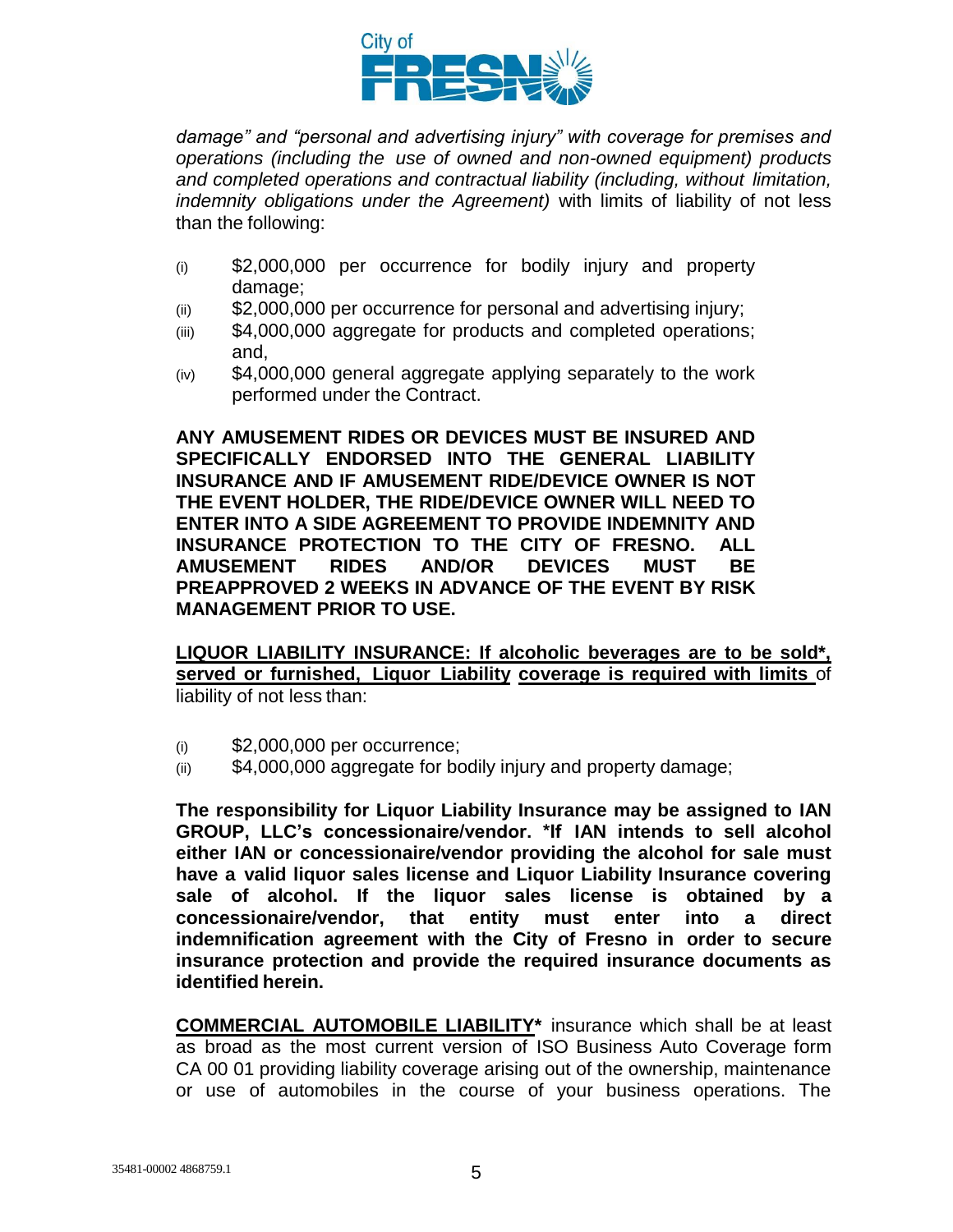

Commercial Automobile policy shall be written on an occurrence form and shall provide coverage for *"all owned, hired, and non-owned automobiles or other licensed vehicles (Code 1 - Any Auto) with limits of liability of not less than* the following:

(i) \$1,000,000 per accident for bodily injury and property damage

**WORKERS' COMPENSATION** insurance as required by the State of California and **EMPLOYERS' LIABILITY** *(Where Applicable)* insurance with limits of \$1,000,000 each accident, \$1,000,000 disease each employee and \$1,000,000 disease policy limit. *(Only required if IAN has employees.)*

**Umbrella or Excess Liability** In the event IAN purchases an Umbrella or Excess Liability insurance policy(ies) to meet the "Minimum Limits of Insurance," this insurance policy(ies) shall "follow form" and afford no less coverage than the primary insurance policy(ies). In addition, such Umbrella or Excess insurance policy(ies) shall also apply on a primary and noncontributory basis for the benefit of the City, its officers, officials, employees, agents and volunteers.

**DEDUCTIBLES/SELF-INSURED RETENTIONS -** IAN shall be responsible for payment of any deductibles contained in any insurance policies required herein and IAN shall also be responsible for payment of any self-insured retentions. Any deductibles or self-insured retentions must be declared to on the Certificate of Insurance, and approved by, the City's Risk Manager or designee. At the option of the City's Risk Manager or designee, either:

- (i) The insurer shall reduce or eliminate such deductibles or self-insured retention as respects City, its officers, officials, employees, agents and volunteers; or
- (ii) IAN shall provide a financial guarantee, satisfactory to City's Risk Manager or designee, guaranteeing payment of losses and related investigations, claim administration and defense expenses. At no time shall City be responsible for the payment of any deductibles or selfinsured retentions.

**ENDORSEMENTS**: All non-ISO endorsements amending policy coverage shall be executed by a licensed and authorized agent or broker. **IAN shall have furnished City with the certificate(s) and applicable endorsements for ALL required insurance sixty (60) days prior to the use of the Park.**

(i) All policies of insurance required herein shall be endorsed to provide that the coverage hall not be cancelled, non- renewed, reduced in coverage or in limits except after thirty (30) calendar day written notice by certified mail, return receipt requested, has been given to the City.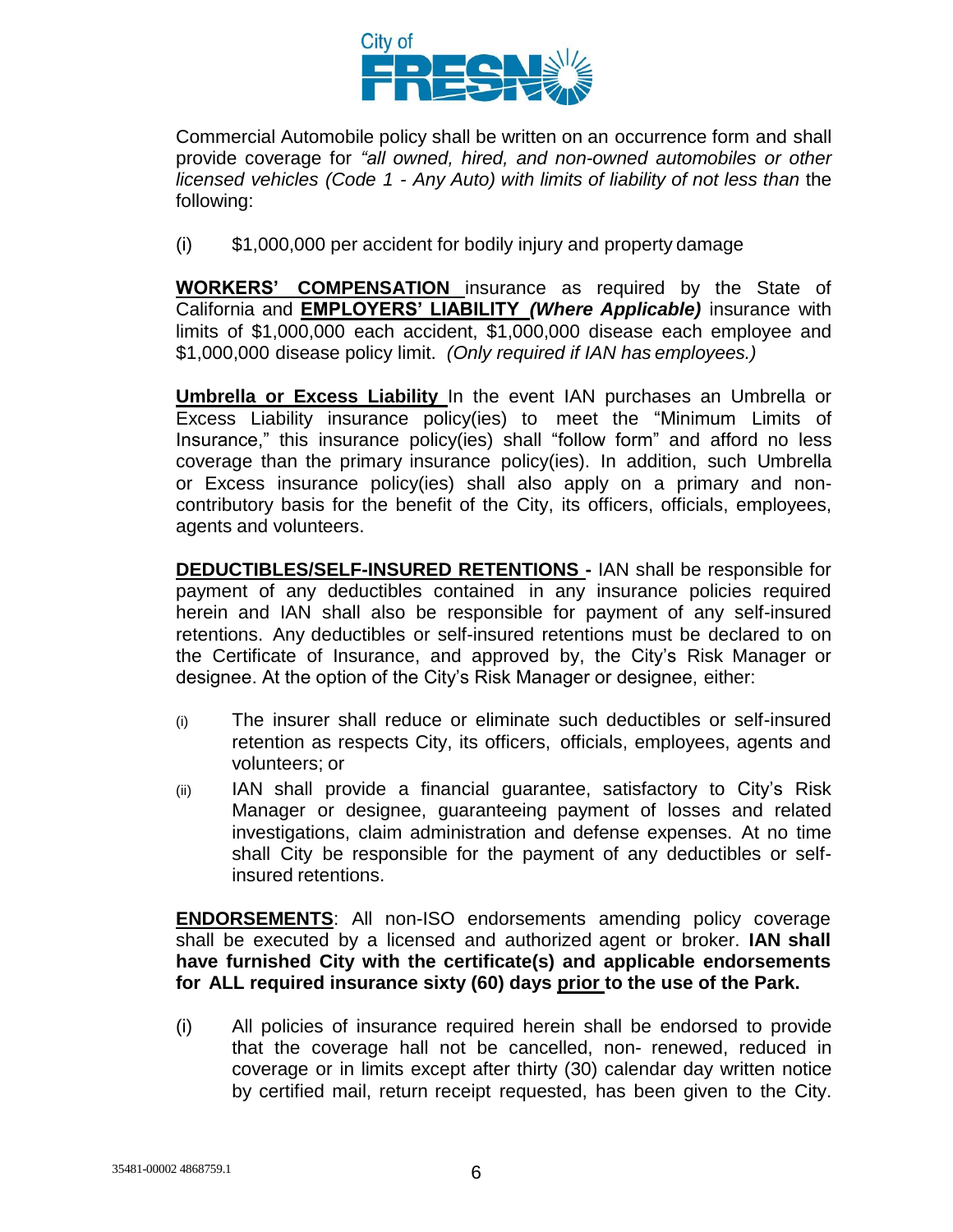

IAN is also responsible for providing written notice to the City under the same terms and conditions. Upon issuance by the insurer, broker, or agent of a notice of cancellation, non- renewal or reduction in coverage or in limits, IAN shall furnish the City with a new certificate and applicable endorsements for such policy(ies). **In the event any policy is due to expire during the Event, IAN shall provide a new Certificate and applicable endorsements evidencing renewal of such policy(ies) not less than fifteen (15) calendar days prior to the expiration date of the expiring policy.**

- (ii) The Commercial General, Commercial Automobile and Liquor Liability (if applicable) insurance policies shall name the City of Fresno, its officers, officials, agents, employees and volunteers as additional insureds.
- (iii) All policies of insurance shall be endorsed to be primary with respect to the City of Fresno, its officers, officials, employees, agents and volunteers. Any insurance or self-insurance maintained by the City of Fresno, its officers, officials, employees, agents and volunteers shall be excess of IAN's insurance and not contribute with it.
- (iv) Any Workers' Compensation insurance policy shall contain a waiver of subrogation as to City of Fresno, its officers, officials, agents, employees and volunteers.

**PROVIDING OF DOCUMENTS:** Upon request of City, IAN shall immediately furnish City with a complete copy of any insurance policy required under this Agreement, including all endorsements, with said copy certified by the underwriter to be a true and correct copy of the original policy. This requirement shall survive the expiration or termination of this Agreement and any license granted herein.

**MAINTENANCE OF COVERAGE:** If at any time during its use of the Park, IAN fails to maintain the required insurance in full force and effect, the use of the Park shall be discontinued immediately until notice is received by City that the required insurance has been restored to full force and effect and that the premiums therefore have been paid for a period satisfactory to the City.

**SUBCONTRACTORS - If IAN subcontracts any or all of the services to be performed under this Agreement, IAN shall require, at the discretion of the CITY Risk Manager or designee, subcontractor(s) to enter into a separate side agreement with the City to provide required indemnification and insurance protection. Any required side agreement(s) and associated insurance documents for the subcontractor must be reviewed and preapproved by CITY Risk Manager or designee two weeks prior to the commencement of work or event. If no side agreement is required, IAN shall require and verify that subcontractors maintain**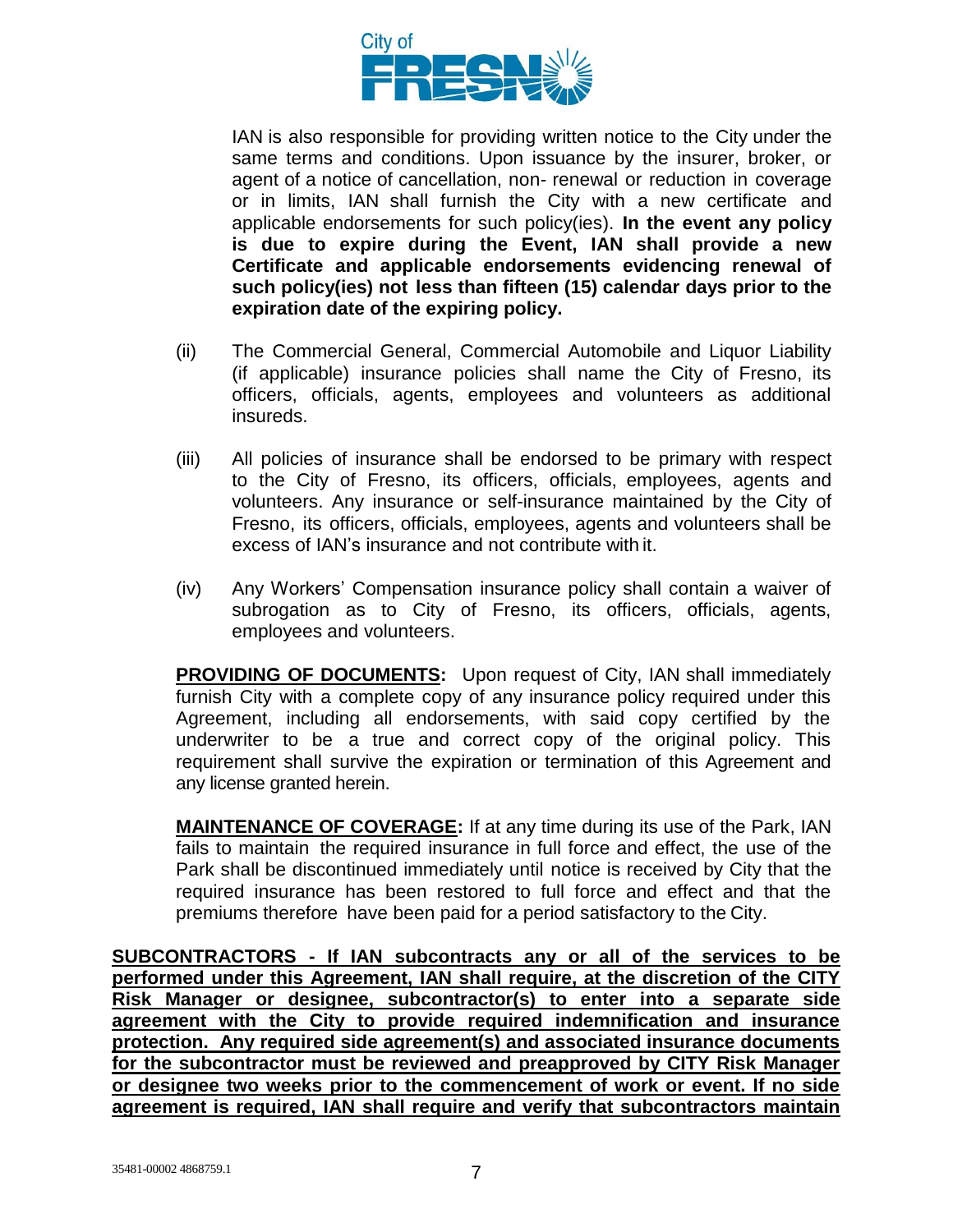

**insurance meeting all the requirements stated herein and IAN shall ensure that CITY, its officers, officials, employees, agents, and volunteers are additional insureds. The subcontractors' certificates and endorsements shall be approved and on file with IAN and CITY, two weeks prior to commencement of any work by the subcontractor. It is understood by the Parties that there may be situations whereby vendors must be substituted with little to zero notice, and without ample time to provide the information requested in this paragraph. In those situations the CITY shall work in good faith to accommodate those substitutions.**

11. AUTHORITY AND APPROVAL. All parties hereto have the requisite power and authority to execute, deliver and perform this Agreement, and all actions of each such party, necessary for such execution, delivery and performance have been duly taken.

12. COUNTERPARTS. This Agreement may be executed in any number of counterparts, each of which shall for all purposes be deemed an original, and all such counterparts shall together constitute but one document.

13. GOVERNING LAW. This Agreement shall be governed by and construed in accordance with the laws of the State of California. Venue shall be Fresno County.

14. TERMINATION. This Agreement shall terminate immediately at the scheduled conclusion of the Event. This Agreement shall also be immediately terminated should IAN fail to comply with the terms of this Agreement. Sections 4, 8 and 9 of this Agreement shall survive the termination or expiration of this Agreement.

15. AMENDMENT. This Agreement may not be amended or modified except in writing signed by each of the parties to this Agreement. This Agreement shall be construed as to its fair meaning and not strictly for or against either party. The headings hereof are descriptive only and not to be construed in interpreting the provisions hereof.

16. ASSIGNMENT. IAN may not assign its rights under this Agreement without the written consent of City, which consent may be withheld at City's sole and absolute discretion. Notwithstanding, IAN may enter into subcontracts whose purposes are to perform those obligations under this Agreement that are necessary to promote, host and organize the Event so long as IAN remains responsible for all obligations owed to the City under this Agreement. .

17. PRIOR AGREEMENTS. This Agreement constitutes the entire agreement of the parties with respect to the subject matter hereof and supersedes all prior and agreements and understandings concerning the subject matter hereof.

IN WITNESS WHEREOF, the parties have executed this AGREEMENT to be effective as of the date first above written.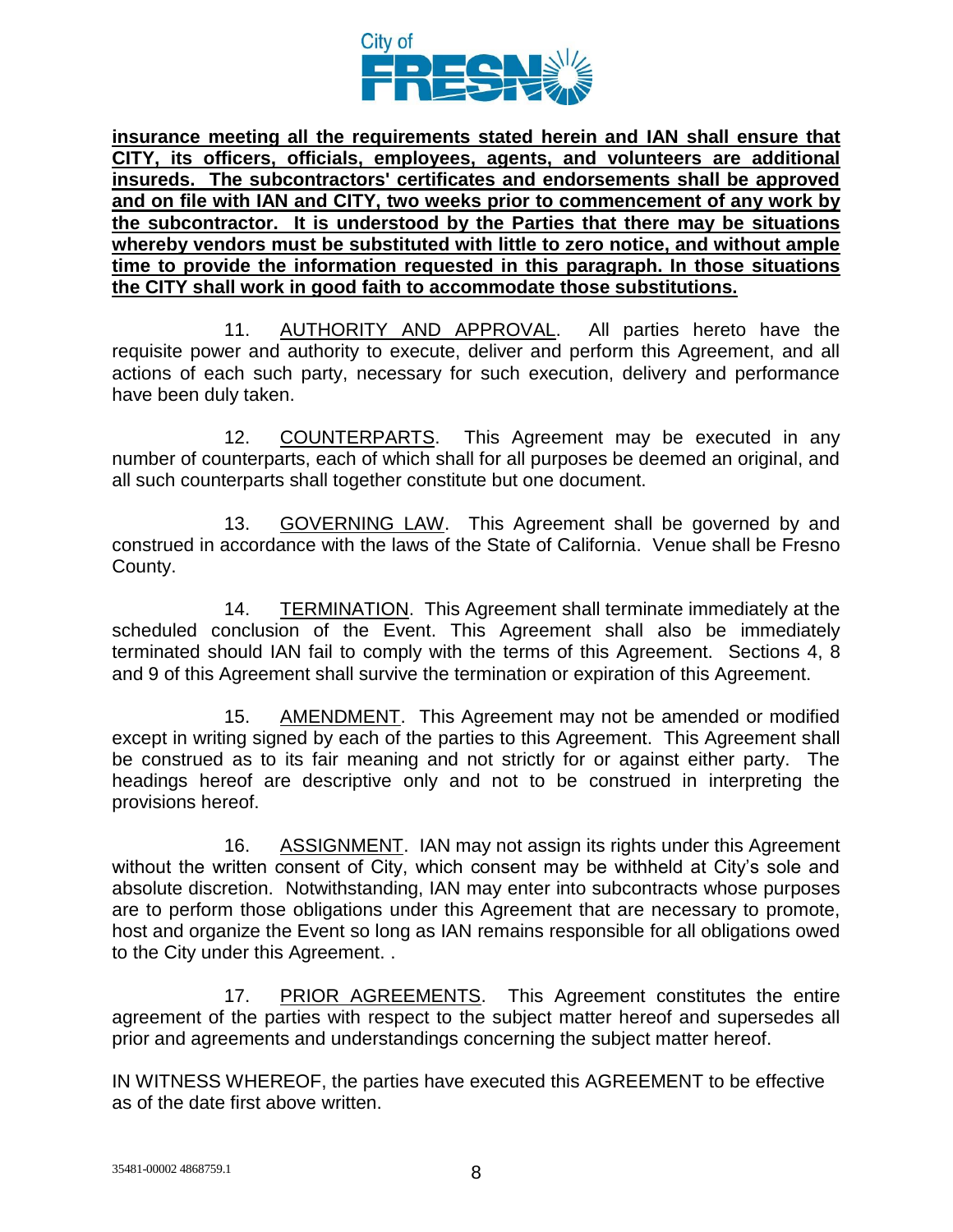

[Signatures follow on next page]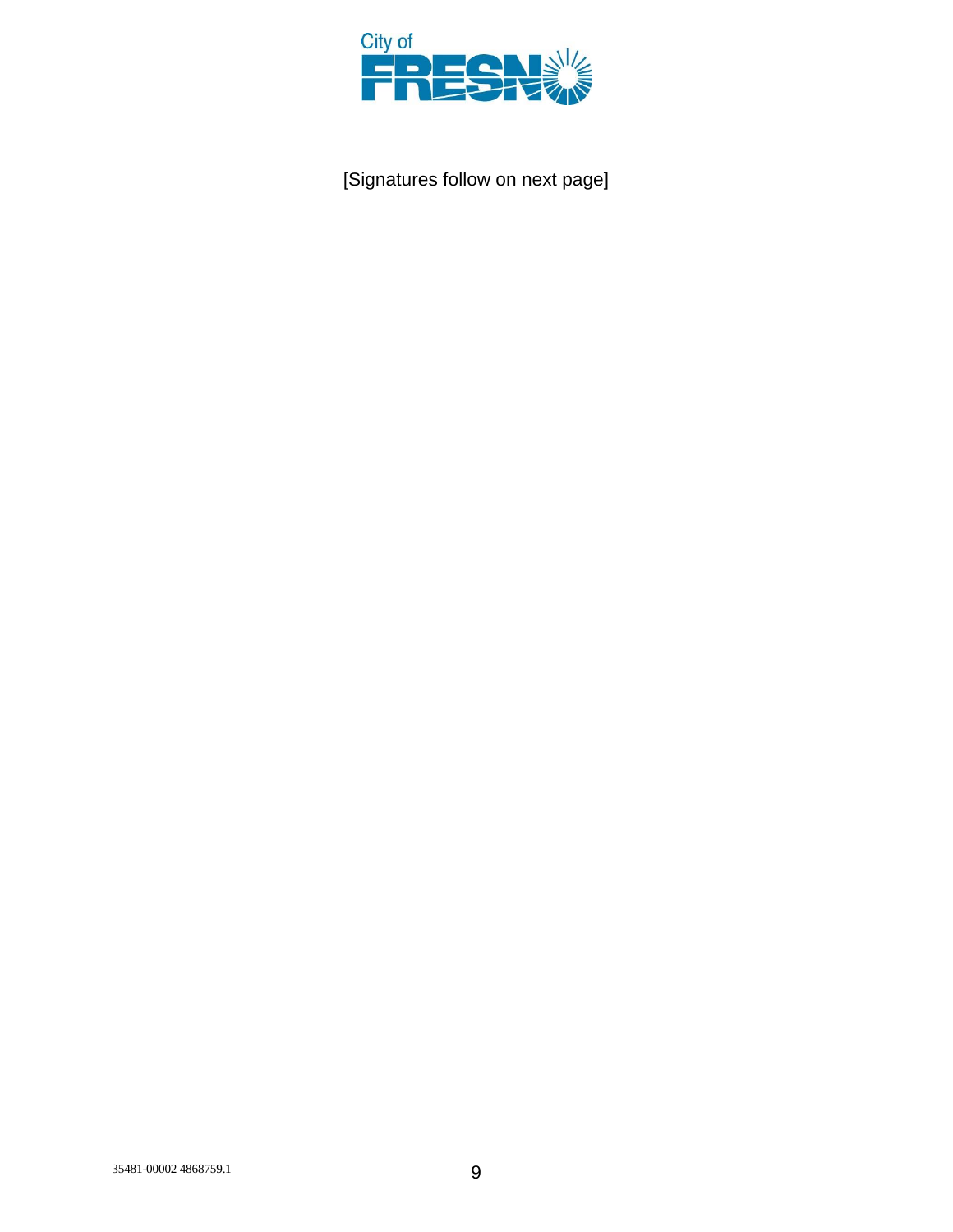

| CITY:<br><b>CITY OF FRESNO,</b><br>a municipal corporation             | IAN GROUP, LLC,<br>a California corporation                                                                                                                                                                                    |
|------------------------------------------------------------------------|--------------------------------------------------------------------------------------------------------------------------------------------------------------------------------------------------------------------------------|
|                                                                        |                                                                                                                                                                                                                                |
|                                                                        |                                                                                                                                                                                                                                |
|                                                                        |                                                                                                                                                                                                                                |
|                                                                        |                                                                                                                                                                                                                                |
| ATTEST:<br>YVONNE SPENCE MMC<br><b>City Clerk</b>                      |                                                                                                                                                                                                                                |
|                                                                        |                                                                                                                                                                                                                                |
|                                                                        |                                                                                                                                                                                                                                |
|                                                                        | Date: the contract of the contract of the contract of the contract of the contract of the contract of the contract of the contract of the contract of the contract of the contract of the contract of the contract of the cont |
| APPROVED AS TO FORM<br><b>DOUGLAS T. SLOAN</b><br><b>City Attorney</b> | APPROVED AS TO FORM<br><b>MCCORMICK, BARSTOW, LLP</b>                                                                                                                                                                          |
| By: $\qquad \qquad$<br>John W. Hastrup<br><b>Deputy City Attorney</b>  | Attorney for Ian Group, LLC                                                                                                                                                                                                    |
|                                                                        | Date: ___________________________                                                                                                                                                                                              |

Attachment: Exhibit A